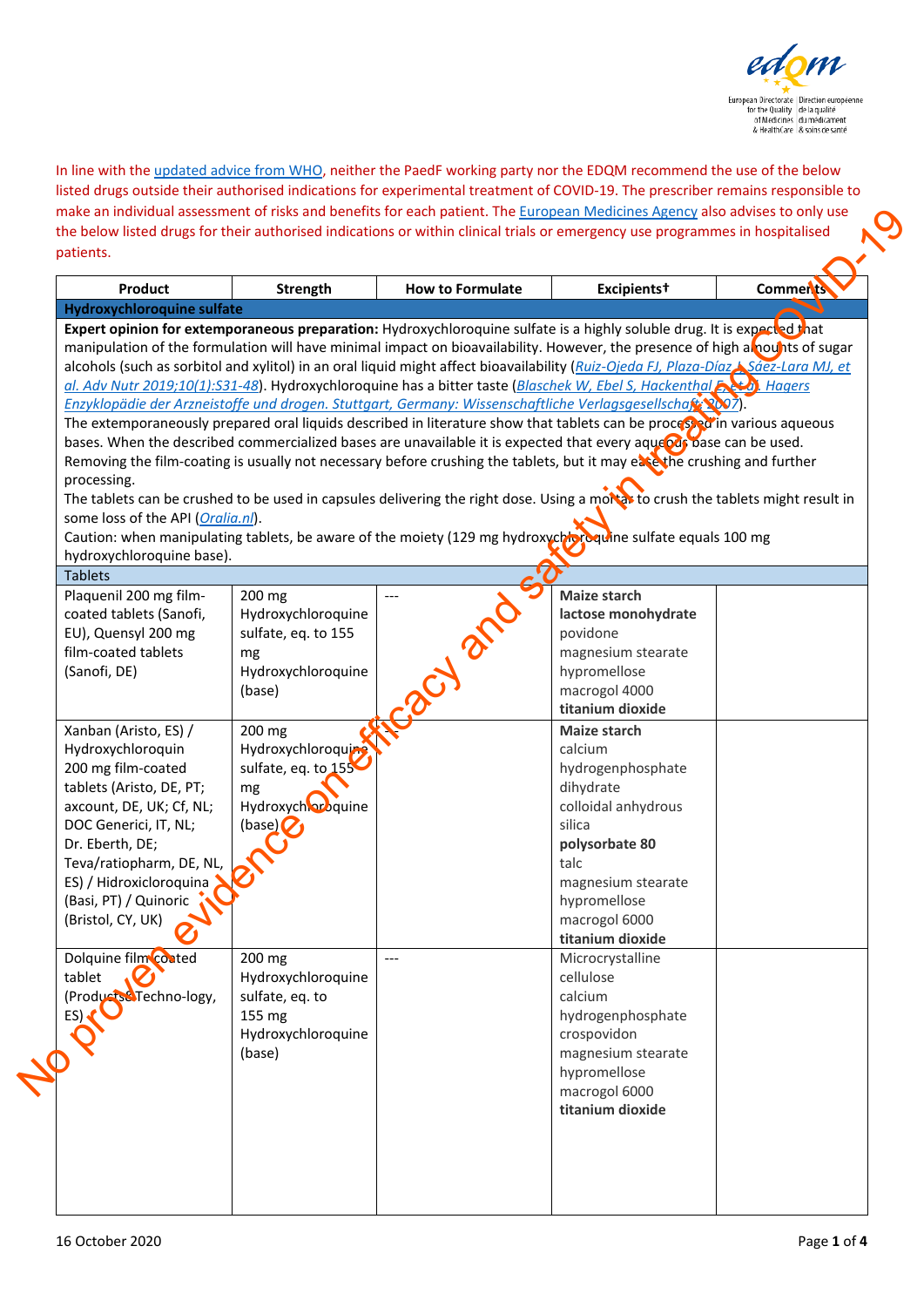

| Product                 | Strength           | <b>How to Formulate</b> | Excipients <sup>+</sup> | <b>Comments</b> |
|-------------------------|--------------------|-------------------------|-------------------------|-----------------|
| Tablets (continued)     |                    |                         |                         |                 |
| Hydroxychloroquine      | 200 mg             | $---$                   | <b>Maize starch</b>     |                 |
| 200 mg film-coated      | Hydroxychloroquine |                         | lactose monohydrate     |                 |
| tablets (Blackrock, UK) | sulfate, eq. to    |                         | croscarmellose sodium   |                 |
|                         | 155 mg             |                         | hypromellose            |                 |
|                         |                    |                         |                         |                 |
|                         | Hydroxychloroquine |                         | magnesium stearate      |                 |
|                         | (base)             |                         | talc                    |                 |
|                         |                    |                         | macrogol 6000           |                 |
|                         |                    |                         | polysorbate 80          |                 |
|                         |                    |                         | titanium dioxide        |                 |
|                         |                    |                         | yellow iron oxide       |                 |
| Ercoquin film-coated    | 250 mg             | $---$                   | Maize starch            |                 |
| tablet (Meda, DK)       | Hydroxychloroquine |                         | lactose monohydrate     |                 |
|                         |                    |                         |                         |                 |
|                         | sulphate, eq. to   |                         | microcrystalline        |                 |
|                         | 194 mg             |                         | cellulose               |                 |
|                         | Hydroxychloroquine |                         | povidone.               |                 |
|                         | (base)             |                         | silica                  |                 |
|                         |                    |                         | magnesium stearate      |                 |
|                         |                    |                         | tans                    |                 |
|                         |                    |                         | hypromellose            |                 |
|                         |                    |                         | <b>D</b> glycerol       |                 |
|                         |                    |                         |                         |                 |
|                         |                    |                         | polysorbate 80          |                 |
|                         |                    |                         | macrogol 6000           |                 |
|                         |                    | EN 21                   | titanium dioxide        |                 |
|                         |                    |                         | sucrose                 |                 |
|                         |                    |                         | methyl                  |                 |
|                         |                    |                         | parahydroxybenzoate     |                 |
|                         |                    |                         | propyl                  |                 |
|                         |                    |                         | parahydroxybenzoate     |                 |
|                         |                    |                         |                         |                 |
|                         |                    |                         | iron oxide              |                 |
| Hydroxychloroquine      | 300 mg             |                         | Maize starch            |                 |
| 300 mg film-coated      | Hydroxychlor quine |                         | lactose monohydrate     |                 |
| tablets (Blackrock, UK) | sulfate, eq. to    |                         | croscarmellose sodium   |                 |
|                         | 233 m $\bigcirc$   |                         | hypromellose            |                 |
|                         | Hyd oxychloroquine |                         | magnesium stearate      |                 |
|                         |                    |                         | talc                    |                 |
| in Chassel              |                    |                         | macrogol 6000           |                 |
|                         |                    |                         |                         |                 |
|                         |                    |                         | polysorbate 80          |                 |
|                         |                    |                         | titanium dioxide        |                 |
| Plaquinol 400 mg        | 400 mg             | $---$                   | <b>Maize starch</b>     |                 |
|                         | Hydroxychloroquine |                         | calcium                 |                 |
|                         | sulfate, eq. to    |                         | hydrogenphosphate       |                 |
|                         | 310 mg             |                         | dihydrate               |                 |
| (Alfasigma, PT          | Hydroxychloroquine |                         | magnesium stearate      |                 |
|                         | (base)             |                         | tartrazine (E102)       |                 |
|                         |                    |                         |                         |                 |
|                         |                    |                         |                         |                 |
|                         |                    |                         |                         |                 |
|                         |                    |                         |                         |                 |
|                         |                    |                         |                         |                 |
|                         |                    |                         |                         |                 |
|                         |                    |                         |                         |                 |
|                         |                    |                         |                         |                 |
|                         |                    |                         |                         |                 |
|                         |                    |                         |                         |                 |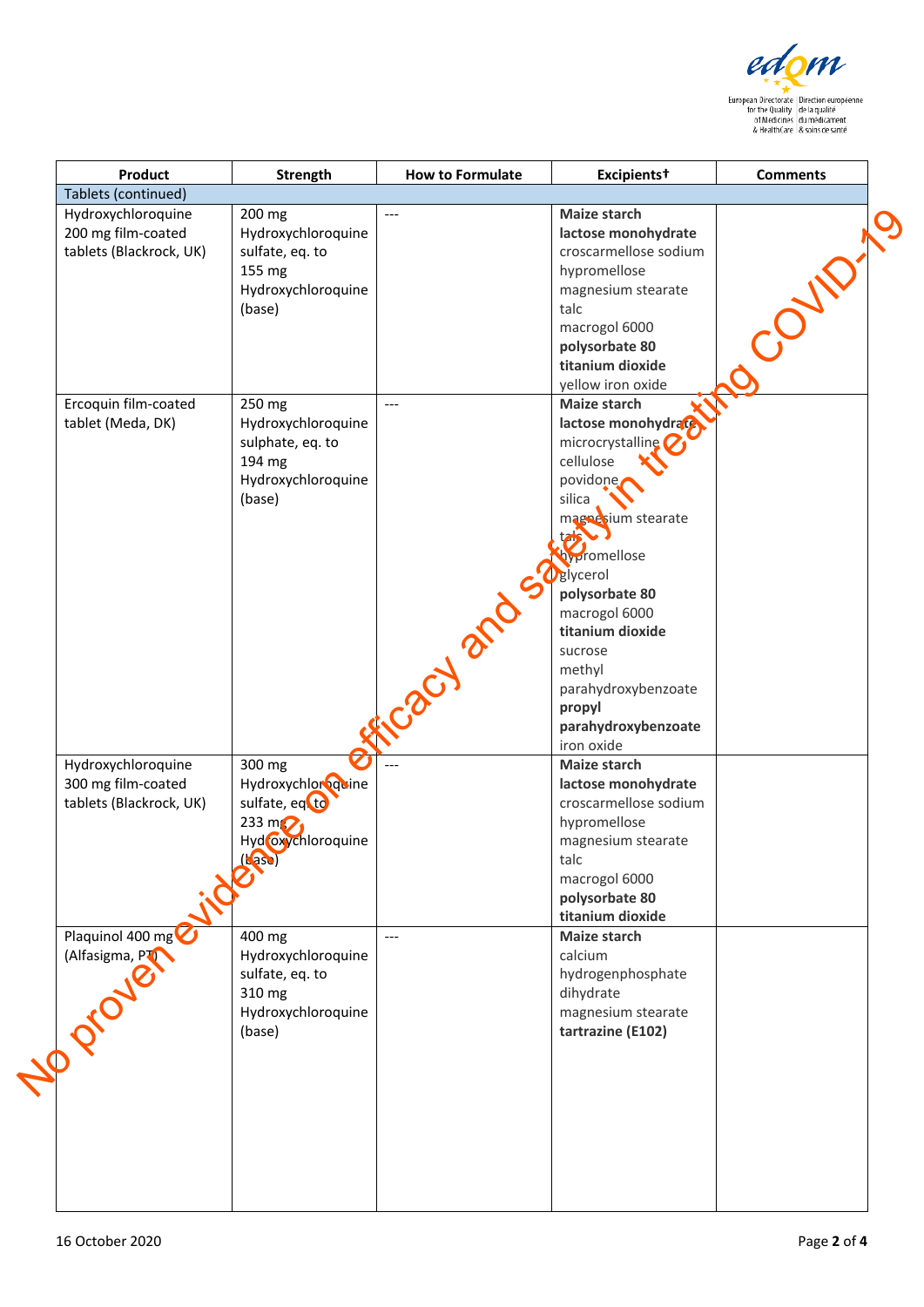

| Product                                                                                                                                                                                                                  | Strength                                                                                                                                                | <b>How to Formulate</b>                                                                                                                                                                                                                                                                                                                                                                   | Excipients <sup>+</sup>                                                                                                                                                                 | <b>Comments</b>                                                                                                                                                                                                               |
|--------------------------------------------------------------------------------------------------------------------------------------------------------------------------------------------------------------------------|---------------------------------------------------------------------------------------------------------------------------------------------------------|-------------------------------------------------------------------------------------------------------------------------------------------------------------------------------------------------------------------------------------------------------------------------------------------------------------------------------------------------------------------------------------------|-----------------------------------------------------------------------------------------------------------------------------------------------------------------------------------------|-------------------------------------------------------------------------------------------------------------------------------------------------------------------------------------------------------------------------------|
| Oral suspension                                                                                                                                                                                                          |                                                                                                                                                         |                                                                                                                                                                                                                                                                                                                                                                                           |                                                                                                                                                                                         |                                                                                                                                                                                                                               |
| Extemporaneous<br>preparation (Nahata MC,<br>Pai VB. Pediatric Drug<br><b>Formulations. 7th</b><br>Edition; Pesko LJ. Am<br>Druggist 1993;207(4):57)<br>Extemporaneous<br>preparation (McHenry<br>AR, Wempe MF, Rice PJ. | 25 mg/mL<br>Hydroxychloroquine<br>sulphate, eq. to<br>19.35 mg/mL<br>Hydroxychloroquine<br>(base)<br>25 mg/mL<br>Hydroxychloroquine<br>sulphate, eq. to | Remove film-coating<br>from 15x 200 mg coated<br>tablets and comminute<br>tablet cores; add 15 mL<br>Ora-Plus and levigate to<br>a fine paste. Add the<br>remaining 45 mL Ora-<br>Plus, rinse the mortar<br>with water for irrigation<br>and mix to 120 mL; fill<br>into amber glass bottles.<br>Crush Plaquenil 200 mg<br>tablets into fine powder.<br>Mix with small quanities          | 200 mg coated tablets<br>$\ddot{}$<br>OraPlus* 60 mL, Sterile<br>water for irrigation NF<br>q.s. up to 120 mL<br>200 mg coated tablers<br>$\ddot{}$<br>Oral Mix <sup>*</sup> : Oral Mix | Storage: up to<br>30 days in amber<br>glass bottle; store in<br>fridge (poor<br>justification by data),<br>no data <b>on</b><br>microbiological<br>stability<br>Storage: up to<br>16 weeks in amber<br>plastic bottle at 4 °C |
| Int J Pharm Compd<br>2017;21(3):251-4; Allen<br>Loyd V Jr. Int J Pharm<br>Compd 2017;21(6):494)<br>Oral solution                                                                                                         | 19.35 mg/mL<br>Hydroxychloroquine<br>(base)                                                                                                             | of Oral Mix* or Oral Mix<br>SF* to form a smooth<br>paste. Add additional<br>Oral Mix* or Oral Mix<br>SF* geometrically to<br>final volume and mix $\bigcap$<br>well.                                                                                                                                                                                                                     | $SF* 1:1.$ (Medisca)                                                                                                                                                                    | and 25 °C, no data<br>on microbiological<br>stability                                                                                                                                                                         |
|                                                                                                                                                                                                                          |                                                                                                                                                         |                                                                                                                                                                                                                                                                                                                                                                                           |                                                                                                                                                                                         |                                                                                                                                                                                                                               |
| Extemporaneous<br>preparation (Formulário<br>Galénico Português<br>(FGP): 2007, Publicações<br>Farmácia Portuguesa.<br>ANF, 2008)                                                                                        | 15 mg/mL<br>Hydroxychloroquine<br>sulfate, eq. to<br>11.61 mg/mL<br>Hydroxychloroquine<br>(base)                                                        | Dissolve $1.5g$<br>hydroxychloroquine<br>sulphace in 20 mL<br>purifled water and mix.<br>Add FGP B.12 vehicle*<br>and mix well by stirring<br>(manually or<br>mechanically with 500<br>rpm for 10 sec). Adjust<br>the pH to 4-6 with 25%<br>citric acid solution or<br>25% sodium citrate<br>solution. Fill up to the<br>target value (100 mL)<br>with FGP B.12 vehicle*<br>and mix well. | Citric acid<br>sodium citrate<br>FGP B.12 vehicle*                                                                                                                                      | Storage: up to<br>1 month in amber<br>glass bottle at<br>$2 - 8 °C$<br>Contains<br>propylparaben. It<br>may also be<br>preserved with<br>sodium benzoate or<br>potassium sorbate at<br>0.2 % (m/V).                           |
| API=active pharmaseutical ingredient. BCS=biopharmacetuical classification system                                                                                                                                        |                                                                                                                                                         |                                                                                                                                                                                                                                                                                                                                                                                           |                                                                                                                                                                                         |                                                                                                                                                                                                                               |
| †Excipients ra SMg concern for children in bold                                                                                                                                                                          |                                                                                                                                                         | *Oral Mix Nrified Water, sucrose, glycerol, sorbitol, cherry flavour, microcrystalline cellulose, carmellose, sodium xanthan gum, K-<br>carrageduan, sodium citrate, citric acid, potassium sorbate, methylparaben, simethicone<br>Ore Nix SF: Purified Water, glycerol, sorbitol, cherry flavour, microcrystalline cellulose, carmellose, sodium saccharin, sodium xanthan gum,          |                                                                                                                                                                                         |                                                                                                                                                                                                                               |
| sodium phosphate, <b>dimethicone</b> , methylparaben, potassium sorbate                                                                                                                                                  |                                                                                                                                                         | carrageenan, sodium citrate, citric acid, potassium sorbate, methylparaben, propylparaben, simethicone<br>OraPlus: Purified water, microcrystalline cellulose, carmellose, xanthan gum, k-carrageenan, calcium sulfate, trisodium phosphate, citric acid,                                                                                                                                 |                                                                                                                                                                                         |                                                                                                                                                                                                                               |

OraPlus: Purified water, microcrystalline cellulose, carmellose, xanthan gum, κ-**carrageenan**, calcium sulfate, trisodium phosphate, citric acid, sodium phosphate, **dimethicone**, methylparaben, potassium sorbate

FGP B.12 vehicle: Contains methylparaben, **propylparaben**, propylene glycol, sucrose, banana essence and methylcellulose